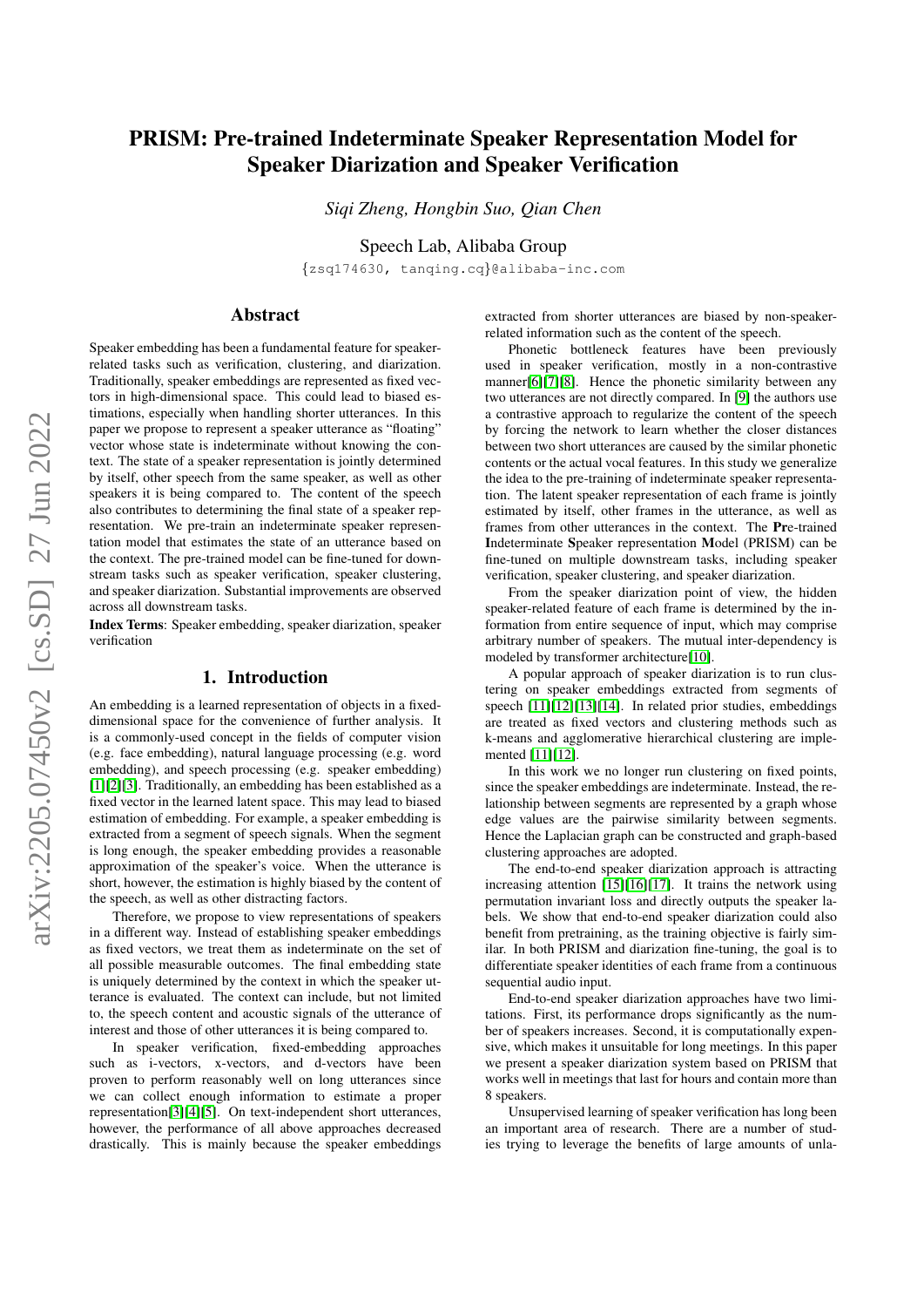belled speech data to improve speaker verification performance [\[18\]](#page-4-17)[\[19\]](#page-4-18)[\[20\]](#page-4-19)[\[21\]](#page-4-20). In this work we show that PRISM could be used for unsupervised pre-training and benefit from utilizing unlabeled data.

The rest of the paper is organized as follows. In section 2 we describe the mechanism of PRISM and how it helps to improve downstream tasks such as speaker verification and diarization. Section 3 presents experiments on two corpus, the publicly available NIST SRE corpus and a private corpus to illustrate its effects on unsupervised pre-training. The results and ablation studies are discussed in section 4.

# 2. PRISM

#### 2.1. Motivation

Figure 1 illustrates one of the motivations of proposing indeterminate speaker embeddings. Figure 1 (i) visualizes the conventional approach of treating all embeddings as fixed vectors. Embeddings A, B, and C are from different speakers. Embeddings A and A' belong to the same speaker. In most speaker verification task, a threshold is pre-determined and embeddings lying outside the threshold are considered belonging to different speakers. In Figure  $1(i)$  A and A' are misidentified as different speakers while A and B are mistakenly treated as same speakers. This happens more often for shorter utterances as variations are larger. Our goal is to model the embedding to be indeterminate and dependent on the context, as illustrated Figure 1(ii), (iii), and (iv). When being compared to utterance B, the embedding of A' should ideally be set at the proximity as shown in Figure  $1(iii)$ . We expect the estimation of  $A'$  takes into account the phonetic contents of  $A'$  and  $B$  so that an unbiased distance between the two utterances can be found. If the same threshold is used, utterance B is now correctly identified as a different speaker. On the other hand, when compared to utterance A, a different state of  $A'$  is estimated, which now returns the correct decision, as shown in Figure 1(iv).



Figure 1: (*i*) embedding A' is viewed as a fixed vector; (*ii*) embedding A' is viewed as indeterminate distribution; (iii) the *state of A*<sup>0</sup> *is determined when compared to utterance B; (iv) a different state of A*<sup>0</sup> *is determined when compared to utterance A.*

### 2.2. Pre-training

As illustrated in Figure [2,](#page-2-0) PRISM consists of two layers of TDNN and 6 dilated-convolutional transformer encoder layers. Let  $T$  be the length of inputs, then the length of outputs after two TDNN layers is  $T/4$ . This reduces the computational cost of transformer. A dilated convolution layer is added on top of each transformer encoder layer described in [\[10\]](#page-4-9). This helps to capture local information, which is useful for extracting robust speaker representation. Dilation is used to increase receptive field. For each frame, a receptive field of  $\pm 1.4$  seconds is covered to estimate the state of that frame.

For each frame in the inputs, an ASR bottleneck feature is extracted to represent the phone information using similar approach as [\[9\]](#page-4-8). The phonetic feature is concatenated to the acoustic feature.

Let  $\{y_1, \ldots, y_T\}$  be the frame-level outputs from the transformer. We denote  $y_{i,u}^{(n)}$  as the output at the *i*th frame belonging to speaker  $u$  from the *n*th sample in a batch. Hence we write the pre-training frame-contrastive loss function as

$$
\mathcal{L}_{PRISM} = \frac{1}{N} \sum_{n=1}^{N} \left( \max \left( \frac{1}{P} \sum_{\substack{1 \le i,j \le T, \\ u \neq v}} y_{i,u}^{(n)} y_{j,v}^{(n)} - \frac{\beta}{Q} \sum_{\substack{1 \le i,j \le T}} y_{i,u}^{(n)} y_{j,u}^{(n)} + \alpha, 0 \right) \right)
$$
(1)

where  $P$  and  $Q$  are the the number of negative and positive frame-pairs in a sample.  $\alpha$  is the margin and  $\beta$  controls the relative importance between positive and negative incidence.

Minimizing  $\mathcal{L}_{PRISM}$  ensures that frames from the same speakers are close to each other and frames from different speakers are far from each other. It also serves the purpose of regularizing phonetic contents. With explicit introduction of phonetic features, PRISM learns to separate contributions of voice-related information and content-related information.

One underlying assumption of this pre-training design is that any two random utterances drawing from a large enough pool of training data belong to different speakers, and each utterance contains one single speaker. According to our industrial experience, such data are relatively simple and affordable to obtain. This way we assign pseudo-labels to all unlabeled data and make "unsupervised" pre-training supervised.

#### 2.3. Downstream task: Verification

PRISM can be applied to 1-1 speaker verification task on any two utterances  $u_1$  and  $u_2$ . When fine-tuning on 1-1 verification task, the two selected utterances are concatenated with enough zero padding in between to ensure that the receptive field of dilated convolution does not cover each other, as shown in the left branch of Figure 1. Pooling is carried out on each of the two utterances. Two AM-Softmax losses are estimated, each for one of the utterances. The total loss for fine-tuning is

$$
\mathcal{L}_{ver} = \mathcal{L}_{AMS1} + \mathcal{L}_{AMS2} + \lambda \mathcal{L}_{PRISM}.
$$
 (2)

 $\lambda$  balances the weight between frame-level contrastive loss and utterance level AM-Softmax loss. By minimizing  $\mathcal{L}_{ver}$  we aim to satisfy two objectives. On one hand, speaker representation from each frame should take into account all the context information, including acoustic and phonetic information from both utterances. On the other hand, utterance level information is leveraged by AM-softmax to avoid excessive concentration on detailed regions.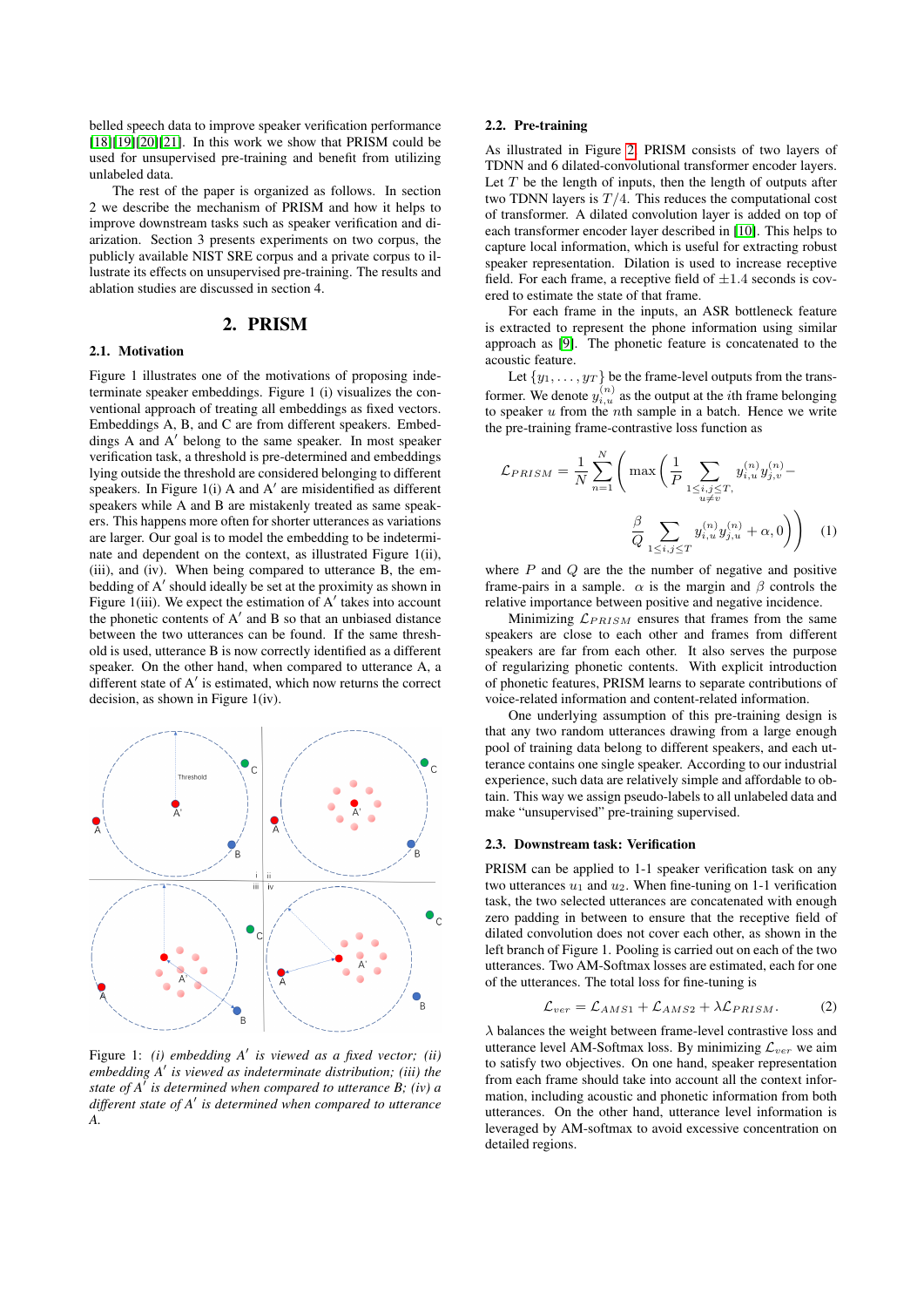<span id="page-2-0"></span>

Figure 2: *The architecture of PRISM. Two downstream tasks are displayed - speaker verification and speaker diarization.*

### 2.4. Downstream task: Diarization

The inputs for training PRISM are sequences of utterances from multiple speakers, which makes diarization a naturally suitable downstream application. The objective of diarization finetuning is to minimize

$$
\mathcal{L}_{diar} = \mathcal{L}_{PIT} + \gamma \mathcal{L}_{PRISM},\tag{3}
$$

where  $\mathcal{L}_{PIT}$  is the permutation invariant loss used in end-to-end speaker diarization[\[16\]](#page-4-15).

#### 2.5. Speaker diarization system based on PRISM

A hybrid diarization system. The clustering-based diarization methods tend to perform better on long input sequences with large number of speakers than end-to-end approaches. We propose to take advantage of each side, by extracting global information using clustering-based methods and handling local information using end-to-end mechanism. Global information includes number of speakers and the clustering results of each segments. Local information includes treatment of overlapping speech, location of exact speaker change point and frame-level speaker labels. All of the above tasks can benefit from PRISM, as illustrated in Figure [3.](#page-2-1)

<span id="page-2-1"></span>

Figure 3: *PRISM-based speaker diarization system.*

An effective density-based clustering method. Similar to the conventional clustering-based approach, the inputs are split into short segments. Pairwise similarities are estimated among all segments using PRISM-verification network as described in 2.2. Centroid-based clustering methods such as k-means are no longer appropriate since there is no explicit representation for any single point. Instead, we represent each segment as a node in graph and the edge values between two nodes represent the similarities between two corresponding segments. Hence we formalize clustering problem as finding dense regions separated by sparse regions. We find that density-based approaches such as HDBSCAN[\[22\]](#page-4-21) work well on speaker clustering task.

Specifically, we modify the HDBSCAN by estimating density at the proximity of embedding A using PRISM-pairwise similarities, denoted as  $\mathcal{D}(\delta_{PRISM}(A), k)$ , where k represents the  $k$ -th nearest neighbor of  $A$ . The density distribution is then projected from Euclidean space to  $\lambda$ -space by replacing the distance between A and B by the maximum of the following: 1.  $\mathcal{D}(\delta_{PRISM}(A), k), 2. \mathcal{D}(\delta_{PRISM}(B), k), 3. \delta_{PRISM}(A, B).$ This helps to spread points in sparse region to avoid small undesired clumps.

End-to-end post-processing. The results of clustering reveal some global information of the meeting, such as the number of participants in the meeting, and the assignment of each segments. To handle local refinement such as smoothing and overlapping segments, we use NN-based post-processing approaches as described in [\[23\]](#page-4-22).

### 3. Experiments

### 3.1. Corpus

The experiments are conducted on two separate datasets: the publicly-available NIST SRE corpus and a private dataset with more speakers. The NIST SRE training corpus consists of 57,517 utterances from 5,767 speakers in NIST SRE 04-10 corpus. The performance is evaluated on SRE10 Evaluation set. When evaluating the performance on speaker verification task, only the first 5 seconds from both enrollment and test utterances are used. When evaluating performance on diarization task, utterances from a random 2-8 speakers are selected to simulate test data of duration more than 30 minutes each. In addition, the Fisher corpus [\[24\]](#page-4-23) of conversational telephone speech is used to train an ASR network for bottleneck feature extraction.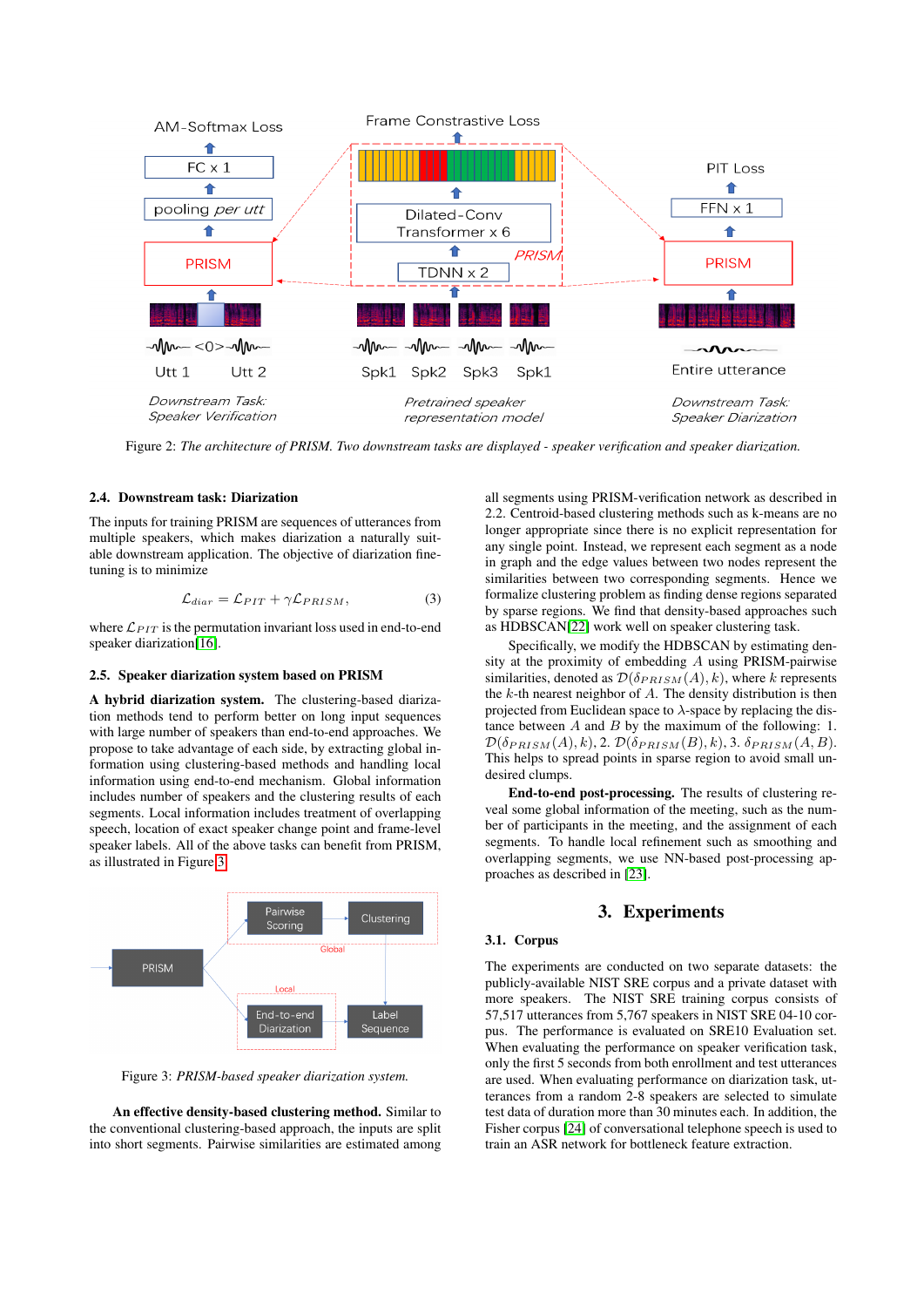We also evaluate PRISM's performance on pre-training using a private dataset. The private dataset consists of 2,000 labeled speakers and 600,000 unlabeled utterances. The data are recorded by mobile devices with sampling rate 16k. The language is mandarin Chinese.

## 3.2. Experimental Setup

During the pre-training phase of PRISM, each training sample is comprised of random selection of utterances from random number of speakers. The number of speakers that makes up one sample ranges from 1 to 4 and the number of utterances from each speaker ranges from 1 to 3. Similar data simulation methods are utilized for diarization downstream task. For the purpose of specific scenarios, a small portion of overlapping speech can be simulated. For speaker verification task, at every iteration two utterances from each speaker are selected. Balanced positive and negative pairs are constructed. PRISM takes a 40-dimensional filter bank features and 100-dimensional ASR bottleneck features as input. The bottleneck features are extracted from the ASR network trained on 40-dimensional high resolution MFCC features.

# 4. Results & Discussions

Results from Table [1](#page-3-0) suggest that PRISM outperforms most state-of-the-art speaker verification systems on short utterances. Table [2](#page-3-1) indicates that PRISM has promising potential for utilizing large amounts of unlabeled data.

<span id="page-3-0"></span>Table 1: *EER comparison on various systems, evaluated on NIST SRE 10, where enroll and test utterances are 5 seconds.*

| System               | $EER(\%)$ |
|----------------------|-----------|
| x-vector             | 15.17     |
| <b>ETDNN</b>         | 14.45     |
| ResNet <sub>34</sub> | 18.24     |
| ECAPA-TDNN[25]       | 12.52     |
| <b>PRISM</b>         | 10.79     |

<span id="page-3-1"></span>Table 2: *EER comparison on private mobile device dataset.*

| System                             | $EER(\%)$ |
|------------------------------------|-----------|
| x-vector                           | 2.86      |
| PRISM trained on only labeled data | 2.19      |
| PRISM with pre-training            | 1.39      |

Table [3](#page-3-2) describes the performance of several clustering methods. The first column, counting accuracy, measures the percentage of correct estimations of total number of speakers in a meeting. For k-means and spectral clustering, we use eigensystem to estimate the number of speakers[\[26\]](#page-4-25). For agglormerative hierarchical clustering (AHC) the number of speakers is given by the resulting number of classes once the stopping criteria is met. Precision and recall are used to measure how accurate each system assigns segments to the corresponding clusters.

Both x-vector clustering system and end-to-end diarization system with encoder-decoder based attractors are compared to our proposed system, as listed in table [4.](#page-3-3) The EEND-EDA decreases significantly as the number of participants increases. The proposed system combines PRISM-based pairwise scoring and PRISM-E2E post-processing. It also incorporates the bestperforming PRISM-HDBSCAN clustering method.

<span id="page-3-2"></span>

|  | Table 3: Clustering performance comparison on 1000 simu- |  |  |
|--|----------------------------------------------------------|--|--|
|  | lated meetings of 1 to 8 participants.                   |  |  |

| Methods       | Cnt. Acc. $(\%)$ | Prec. $(\% )$ | $Rec.(\%)$ |
|---------------|------------------|---------------|------------|
| k-means       | 35.1             | 84.0          | 85.7       |
| spectral      | 35.1             | 87.9          | 84.6       |
| AHC.          | 17.7             | 91.4          | 92.6       |
| PRISM-HDBSCAN | 92.9             | 96.7          |            |

<span id="page-3-3"></span>Table 4: *Comparison of three diarization systems, in terms of DER(%). The evaluation set is simulated from NIST SRE10 dataset and each meeting lasts around 30 minutes.*

| Methods            | Number of speakers |      |      |      |      |
|--------------------|--------------------|------|------|------|------|
|                    |                    |      |      |      |      |
| x-vector & k-means | 10.1               | 13.9 | 17.2 | 20.3 | 25.2 |
| <b>EEND-EDA</b>    | 8.3                | 15.3 | 22.1 | 28.5 | 35.6 |
| <b>Proposed</b>    | 7.9                | 9.8  | 13.7 | 16.1 | 18.4 |

The results from ablation studies are displayed in table [5.](#page-3-4) If we directly concatenate phonetic information to input features in x-vector system, the improvement is marginal. On the other hand, if we train PRISM without using any phonetic information, we observe a 12 percent relative reduction in EER, which is not as impressive as expected. However, if PRISM is trained with phonetic information concatenated to the input features, we observe a significant improvement. This result suggests that PRISM has managed to take advantage of phonetic information and regularize on the bias caused by content of speech. Fixedembedding and softmax-based approaches, on the contrary, are not suitable for regularizing phonetic contents.

<span id="page-3-4"></span>Table 5: *Ablation studies on NIST SRE 10, where enroll and test utterances are both 5 seconds.*

| System                             | $EER(\%)$ |
|------------------------------------|-----------|
| x-vector                           | 15.17     |
| x-vector with phonetic information | 14.83     |
| PRISM without phonetic information | 13.44     |
| PRISM with phonetic information    | 10.79     |

# 5. Conclusion

There are three major contributions of this work. First, we propose an indeterminate speaker representation model that benefits several downstream tasks such as speaker verification, speaker diarization, and speaker clustering. We also show that this approach can leverage large amounts of unlabeled data and introduces further improvements. Second, we propose a globallocal diarization system based on PRISM. Third, we discovered that HDBSCAN outperforms other clustering methods such as k-means, spectral clustering, and AHC. Hence we made HDB-SCAN the clustering backend for our PRISM pairwise similarities.

For future works we are interested in investigating PRISM's effects on the other speech related tasks such as target speaker extraction, overlapping speech detection, etc. Even though the computation cost is less of a concern for 1-1 speaker verification task, it requires substantial reduction for clustering task. In addition, other representations of phonetic information are worthy of further exploration.